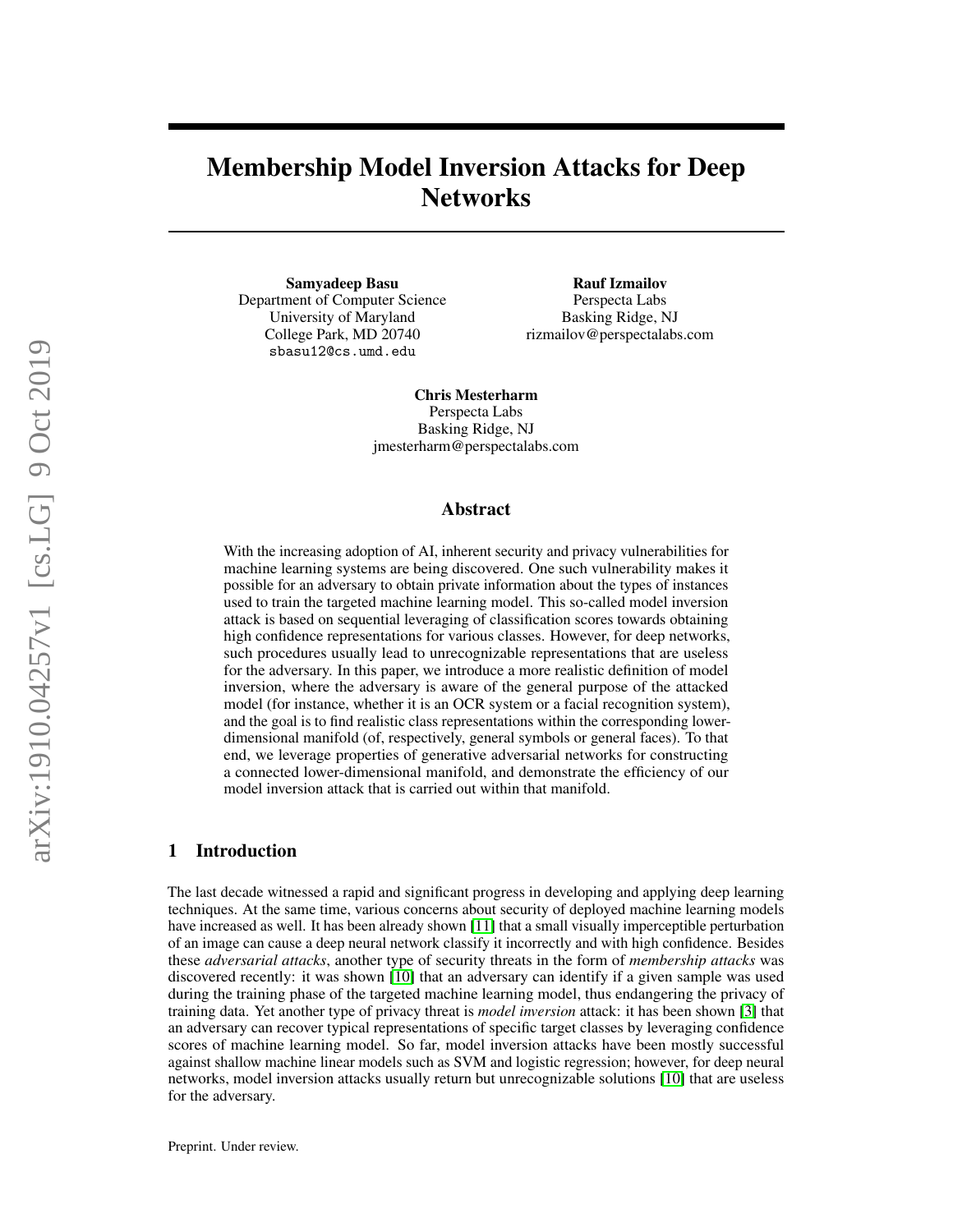In this paper, we focus on the white-box model inversion attack where the adversary has access to the model and attempts to generate representative data similar to training instances (we call them representative samples) of individual classes. In the most general form of model inversion attack, there is no additional information about the type of the problem that the targeted model is trained to classify. This, however, appears to be an excessively strict assumption since the adversary would have no way to interpret the multi-dimensional solution vector that can be obtained as a result of such attack. Instead, we assume the adversary has some general knowledge of the problem, and we exploit that general information in order to guide the search for representative samples. For instance, the attacker might know that the input is an image with specific dimensions that is used by the targeted machine learning application such as optical character recognition (OCR) or facial recognition. This is a rather realistic assumption since the attacker have to know how to interpret the model inputs. The model inversion goal is thus to learn specific details of the system such as what individual symbols are used for the targeted OCR application or what faces can be correctly identified by the targeted facial recognition security application.

The direct search in the (very) high-dimensional input space (i.e., without *any* additional knowledge about the problem) is usually an ill-posed problem [\[7\]](#page-4-3). However, with additional information about the problem, we can constrain the search to a smaller-dimensional manifold that likely contains the training data. According to the manifold assumption theory [\[13\]](#page-4-4), many data sets belong to a group of disconnected low-dimensional manifolds. However, if these manifolds can be linked with each other, we can search in the resulting connected manifold. Given that the adversary knows the general type of problem, an appropriate generative adversarial network (GAN) can also be generated, which would model a connected manifold structure [\[6\]](#page-4-5). For example, the manifold can be generated to attack an OCR system by creating a GAN using characters from various languages and sets of symbols; for attacking a facial recognition system, a diverse set of faces can be downloaded from Internet. By connecting the output of the GAN to the input of the model, various optimization techniques can be used to search for manifold instances that maximize label confidence values.

### 2 Method

A Generative Adversarial Network, introduced by [\[4\]](#page-4-6), is a min-max game between two neural networks: generator  $(G_{\theta})$  and discriminator  $(D_{\phi})$ . The generator  $G_{\theta}$  takes random noise z as input and generates  $G_{\theta}(z)$ . The discriminator  $D_{\phi}$  distinguishes between real samples (x) and fake samples coming from  $G_{\theta}$ . The objective function for the min-max game between  $G_{\theta}$  and  $D_{\phi}$  is

<span id="page-1-0"></span>
$$
\min_{\theta} \max_{\phi} \mathbb{E}_{x \sim P(x)}[\log(D_{\phi}(x)] + \mathbb{E}_{z \sim P(z)}[1 - \log(D_{\phi}(G_{\theta}(z))]. \tag{1}
$$

In [\(1\)](#page-1-0),  $P_x$  is the real data distribution, and  $P_z$  is a noise distribution which is typically a uniform distribution or a normal distribution.

Previous research has shown that real images have probability distributions  $(P_x)$  on low-dimensional manifolds [\[13\]](#page-4-4) embedded in a high-dimensional space. Intuitively, sufficiently different images should belong to their own *disconnected* manifolds without any paths of "blended" images between them. However, in case of a GAN, the generator function maps from a connected distribution space, like the uniform distribution, to all possible outputs, which results in a *connected* output set of instances. This is a typical drawback of GANs and various techniques to partition the input into disjoint support sets have been used [\[6\]](#page-4-5) to address this issue. However, our approach actually leverages this drawback in order to search in the low-dimensional but connected latent space of the GAN set instead of the high-dimensional space  $P<sub>x</sub>$  of all possible images. Details of our approach are presented in Appendix.

A direct solution of model inversion problem without the use of the GAN can be formulated as follows. Let  $f_\delta$  be the target neural network which is being attacked and y be the one-hot encoding vector representing the class, whose representative sample needs to be recovered. Let

<span id="page-1-2"></span>
$$
\hat{x} = \arg\min_{x} \ell(f_{\delta}(x), y) + \lambda R(x),\tag{2}
$$

where  $\lambda$  is a regularization hyperparameter and  $R(x)$  is a regularization term which can be the  $\ell_p$ norm of the image. We modify this standard formulation in the following way to directly search in the latent GAN space:

<span id="page-1-1"></span>
$$
\hat{z} = \arg\min_{z} \ell(f_{\delta}(G_{\theta}(z), y) + \lambda R(z)).
$$
\n(3)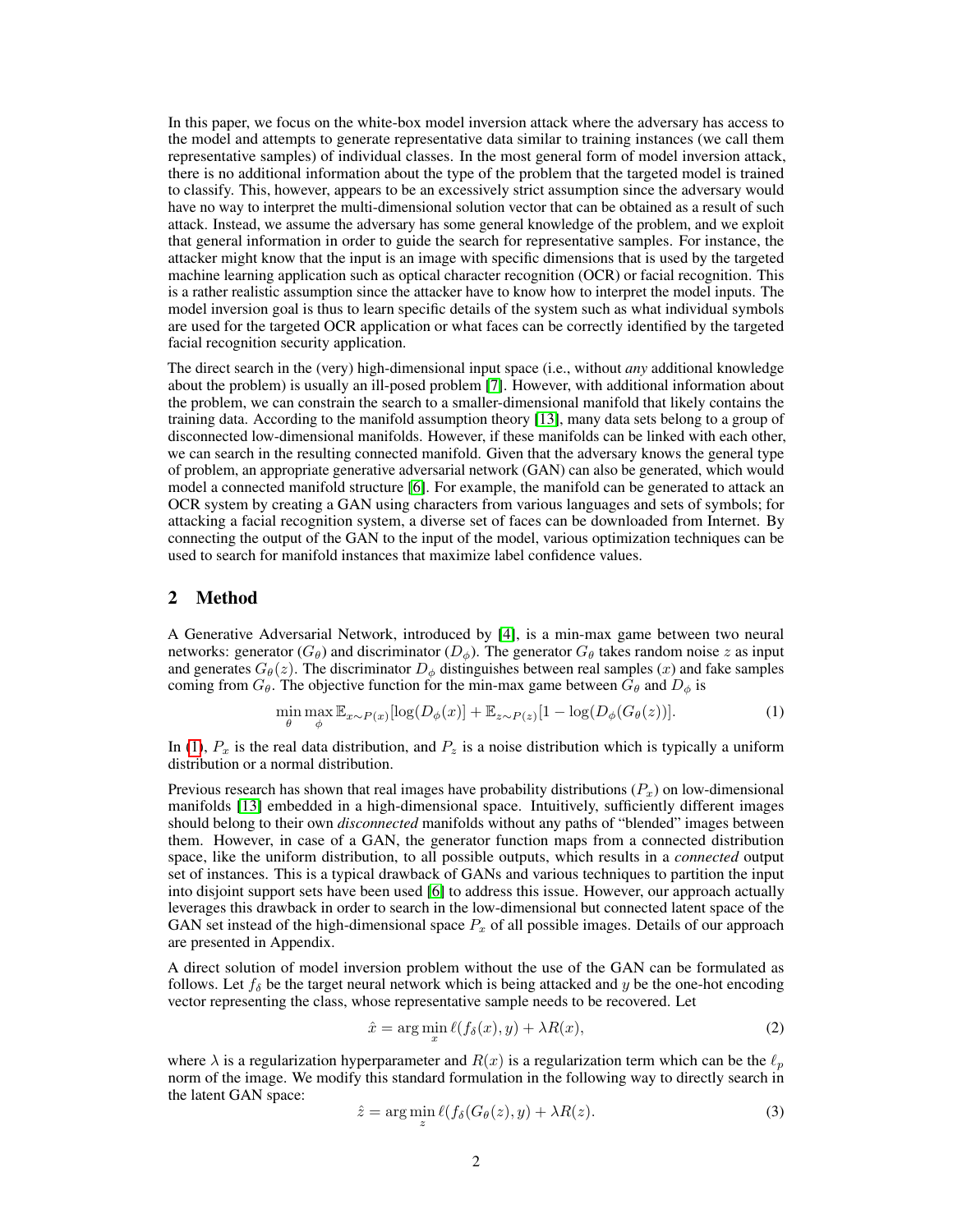

Figure 1: Attack on MNIST classifier without background knowledge: (Left) Retrieval of class "5", (Middle) Retrieval of class "6", (Right) Retrieval of class "9".

The final solution for the representative sample is given by

$$
\hat{x} = G_{\theta}(\hat{z}).\tag{4}
$$

Equation [\(3\)](#page-1-1) can be solved using any quasi-Newton method like gradient descent or adaptive learning rate methods like Adam.

# 3 Experiments

In our experiments, we assume general knowledge of the underlying machine learning system. For example, if an attacker targets an OCR system for determining what specific symbols the system was trained on, then a dataset comprising various characters can be constructed first and then used to train a GAN for creating a connected manifold structure (the constrained search space) from which representative samples of the target model will be recovered. We performed our preliminary experiments on two datasets: (1) Numeric MNIST with Arabic MNIST, and (2) Fashion MNIST Dataset [\[12\]](#page-4-7). In our experiments, we used a 2-layer feed-forward neural network with ReLU activation for the target model; for constructing the connected manifold, we used both standard GAN with feed-forward networks and DCGAN [\[9\]](#page-4-8).

### 3.1 Dataset 1: Numeric MNIST and Arabic MNIST

In this case, the targeted deep neural network  $f_{\delta}$  has been trained with a subset of MNIST (namely 6 classes out of 10 classes). We curated a dataset comprising of numeric MNIST (10 classes) and Arabic MNIST (10 classes), which we used to train a GAN in order to create the connected manifold for the search procedure according to [\(3\)](#page-1-1). The task is to identify representative samples from the 6 classes with which  $f_\delta$  was trained. Figure 1 shows the results obtained using an optimization search in the full image space. As expected, in this case, no representative samples were found. In contrast to Figure 1, Figure 2 shows some of our results obtained using our GAN-based technique: they can be clearly viewed by the adversary as reasonably representative samples of the attacked classes.

### 3.2 Dataset 2: Fashion MNIST

In this set of experiments, we train a deep neural network with a subset of Fashion MNIST [\[12\]](#page-4-7), namely 5 classes out of 10; more details on this dataset are presented in Appendix. We assume we have knowledge about all different types of clothes and footwear and, using the complete Fashion MNIST dataset, we construct the connected manifold using a GAN. The attack objective is to identify representative samples from the 5 classes on which the model was trained. Figure 3 illustrates the successful recovery of its classes using our approach.

### 3.3 Effect of Regularization and High Order Terms

We further used the  $\ell_p$  norm regularization to improve the quality of the images. With  $\ell_p$  regularization, we solved [\(3\)](#page-1-1) and evaluated our results for  $p$  ranging from 1 to 6. However, in our experiments we observed that regularization did not seem to affect the quality of retrieved samples in comparison to no regularization. We also report the results pertaining to the impact of high-order loss approximations in the Appendix.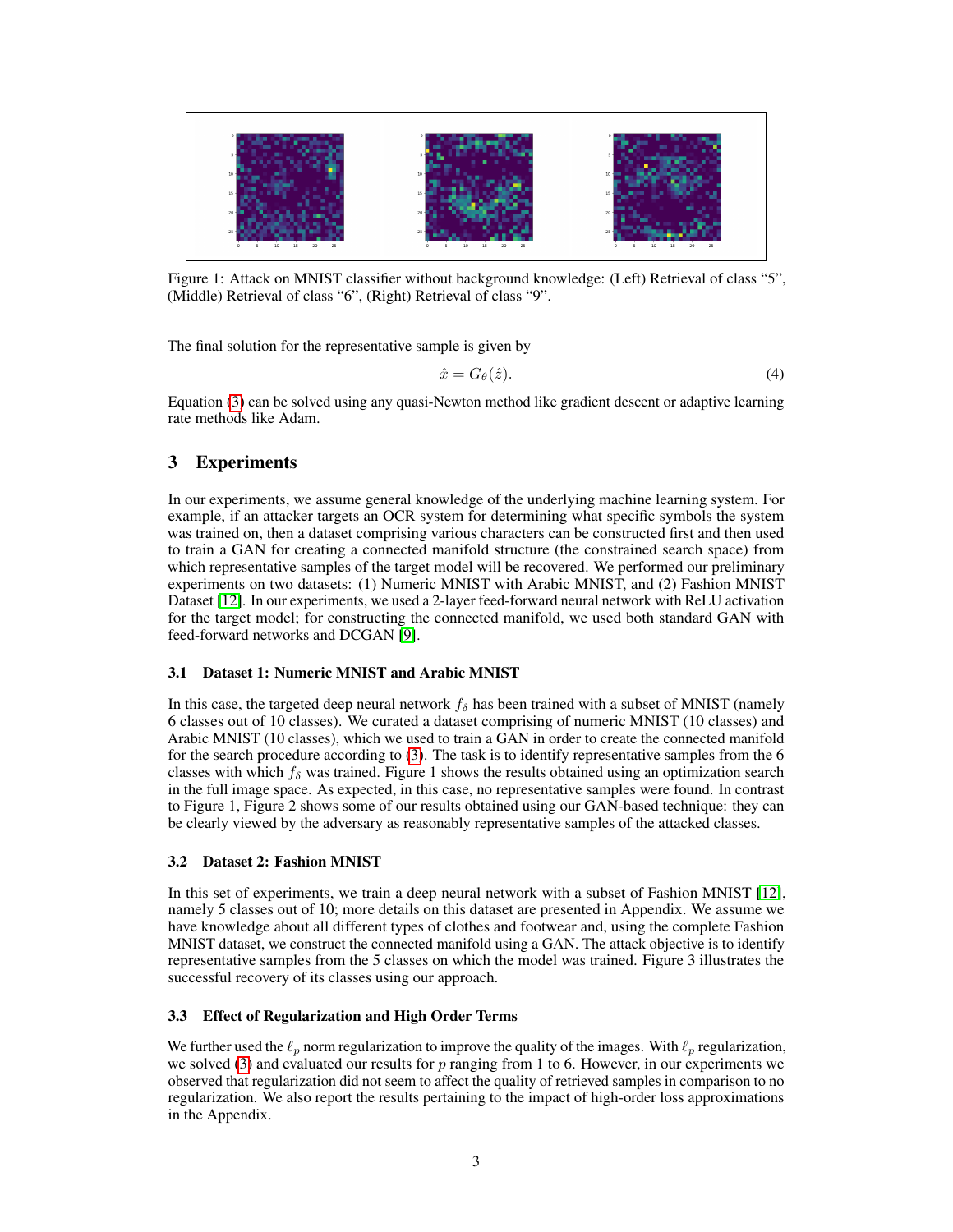

Figure 2: Attack on MNIST classifier with background knowledge: (Left) Retrieval of class "0", (Middle) Retrieval of class "1", (Right) Retrieval of class "3".



Figure 3: Attack on Fashion MNIST classifier with background knowledge. (Left): Retrieval of Class "T-shirts"; (Middle) Retrieval of class "Coats"; (Right) Retrieval of class "Sneakers".

# 4 Conclusion

Without knowledge of the underlying machine learning system, especially for deep neural networks, the model inversion problem is ill-posed and the attack yields unrecognizable and unusable images with high confidence values. However, with some natural knowledge about the underlying target system, an attacker can use our GAN-based approach for retrieving representative and recognizable samples of individual classes.

We have also identified several promising research directions based on our current work. One direction is to consider ways to exploit the connected space of GANs. Current research on GANs shows that it is possible to generate interpretable images that are not clearly related to the training data. For example, GANs can be used to generate realistic faces [\[5\]](#page-4-9) that were not part of the training data. For applications such as facial recognition, this can be useful to create a constrained GAN space to search. Even if a specific face from the training data is not present in the data the adversary uses to create the GAN, the resulting connected GAN space, with its rich set of faces, might contain a face sufficiently close to the face that was used to train the original machine learning model.

Another research direction is to consider ways to develop a robust defense against model inversion attacks *without* affecting the model accuracy. This could be challenging since model inversion does not deal with protecting any particular instance, so the defense must protect all the representative images that are part of the manifold used for training. Standard techniques such as differential privacy [\[2\]](#page-4-10) will be difficult to apply since they focus on protecting specific finite sets of data. Instead, it might be useful to train a more complex classifier that has a larger set of classes that can obscure the original ones. For example, a security-based facial recognition system could classify a much larger set of faces so that the faces that are actually relevant to security verification are effectively hidden like a needle in a haystack. The key problem here is to maintain adequate classifier accuracy as the number of classes increases.

# 5 Acknowledgments

The authors are grateful for the support of NGA via contract number NM0476-19-C-0007. The views, opinions and/or findings expressed are those of the authors and should not be interpreted as representing the official views or policies of the Department of Defense or the U.S. Government. This paper has been approved for public release, NGA # 19-976.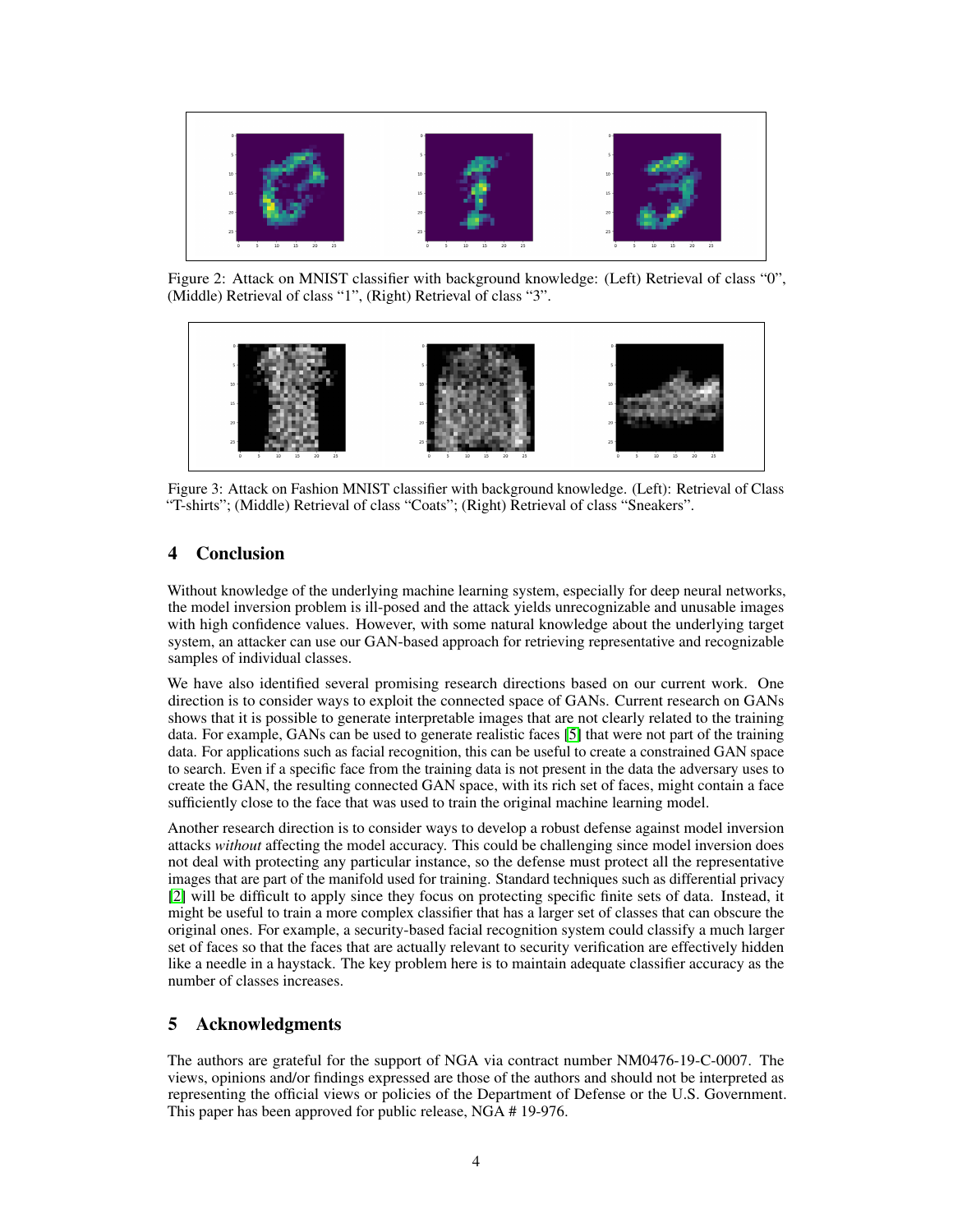### References

- <span id="page-4-13"></span>[1] S. Agrawal, G. Singh, and M. Khapra. Towards effective GANs for data distributions with diverse modes, 2018.
- <span id="page-4-10"></span>[2] C. Dwork. Differential privacy. In *Proceedings of the 33rd International Conference on Automata, Languages and Programming - Volume Part II*, ICALP'06, pages 1–12, Berlin, Heidelberg, 2006. Springer-Verlag.
- <span id="page-4-2"></span>[3] M. Fredrikson, S. Jha, and T. Ristenpart. Model inversion attacks that exploit confidence information and basic countermeasures. In *Proceedings of the 22Nd ACM SIGSAC Conference on Computer and Communications Security*, CCS '15, pages 1322–1333, New York, NY, USA, 2015. ACM.
- <span id="page-4-6"></span>[4] I. Goodfellow, J. Pouget-Abadie, M. Mirza, B. Xu, D. Warde-Farley, S. Ozair, A. Courville, and Y. Bengio. Generative adversarial nets. In Z. Ghahramani, M. Welling, C. Cortes, N. D. Lawrence, and K. Q. Weinberger, editors, *Advances in Neural Information Processing Systems 27*, pages 2672–2680. Curran Associates, Inc., 2014.
- <span id="page-4-9"></span>[5] T. Karras, S. Laine, and T. Aila. A style-based generator architecture for generative adversarial networks. *CoRR*, abs/1812.04948, 2018.
- <span id="page-4-5"></span>[6] M. Khayatkhoei, A. Elgammal, and M. Singh. Disconnected manifold learning for generative adversarial networks. In *Proceedings of the 32Nd International Conference on Neural Information Processing Systems*, NIPS'18, pages 7354–7364, USA, 2018. Curran Associates Inc.
- <span id="page-4-3"></span>[7] A. Mahendran and A. Vedaldi. Understanding deep image representations by inverting them. In *The IEEE Conference on Computer Vision and Pattern Recognition (CVPR)*, June 2015.
- <span id="page-4-12"></span>[8] B. A. Pearlmutter. Fast exact multiplication by the hessian. *Neural Computation*, 6:147–160, 1994.
- <span id="page-4-8"></span>[9] A. Radford, L. Metz, and S. Chintala. Unsupervised representation learning with deep convolutional generative adversarial networks, 2015. cite arxiv:1511.06434Comment: Under review as a conference paper at ICLR 2016.
- <span id="page-4-1"></span>[10] R. Shokri, M. Stronati, C. Song, and V. Shmatikov. Membership inference attacks against machine learning models. In *2017 IEEE Symposium on Security and Privacy, SP 2017, San Jose, CA, USA, May 22-26, 2017*, pages 3–18, 2017.
- <span id="page-4-0"></span>[11] C. Szegedy, W. Zaremba, I. Sutskever, J. Bruna, D. Erhan, I. Goodfellow, and R. Fergus. Intriguing properties of neural networks. In *International Conference on Learning Representations*, 2014.
- <span id="page-4-7"></span>[12] H. Xiao, K. Rasul, and R. Vollgraf. Fashion-mnist: a novel image dataset for benchmarking machine learning algorithms. *CoRR*, abs/1708.07747, 2017.
- <span id="page-4-4"></span>[13] X. Zhu, A. B. Goldberg, R. Brachman, and T. Dietterich. *Introduction to Semi-Supervised Learning*. Morgan and Claypool Publishers, 2009.

## 6 Appendix

#### 6.1 Impact of Second Order Terms on Model Inversion

#### 6.1.1 Without general knowledge

The higher order terms in the loss function [\(2\)](#page-1-2), have more information that can be used to improve the retrieved representations. In case of ReLU networks, the obtained representations do not look like original classes and are inherently noisy in nature. The higher order terms, specifically the second order term, has information about the geometry or curvature of the loss surface, which might be informative to improve the representations:

<span id="page-4-11"></span>
$$
\hat{x} = \arg\min_{x} \ell(f_{\delta}(x), y) + \lambda R(x). \tag{5}
$$

We formulate a second order approximation of  $(5)$  using Taylor's approximation:

$$
\min_{\delta x} \ell(x + \delta x) = \ell(x) + (\delta x)^T \nabla_x \ell(x) + \frac{1}{2} (\delta x)^T H_x(\delta x), \tag{6}
$$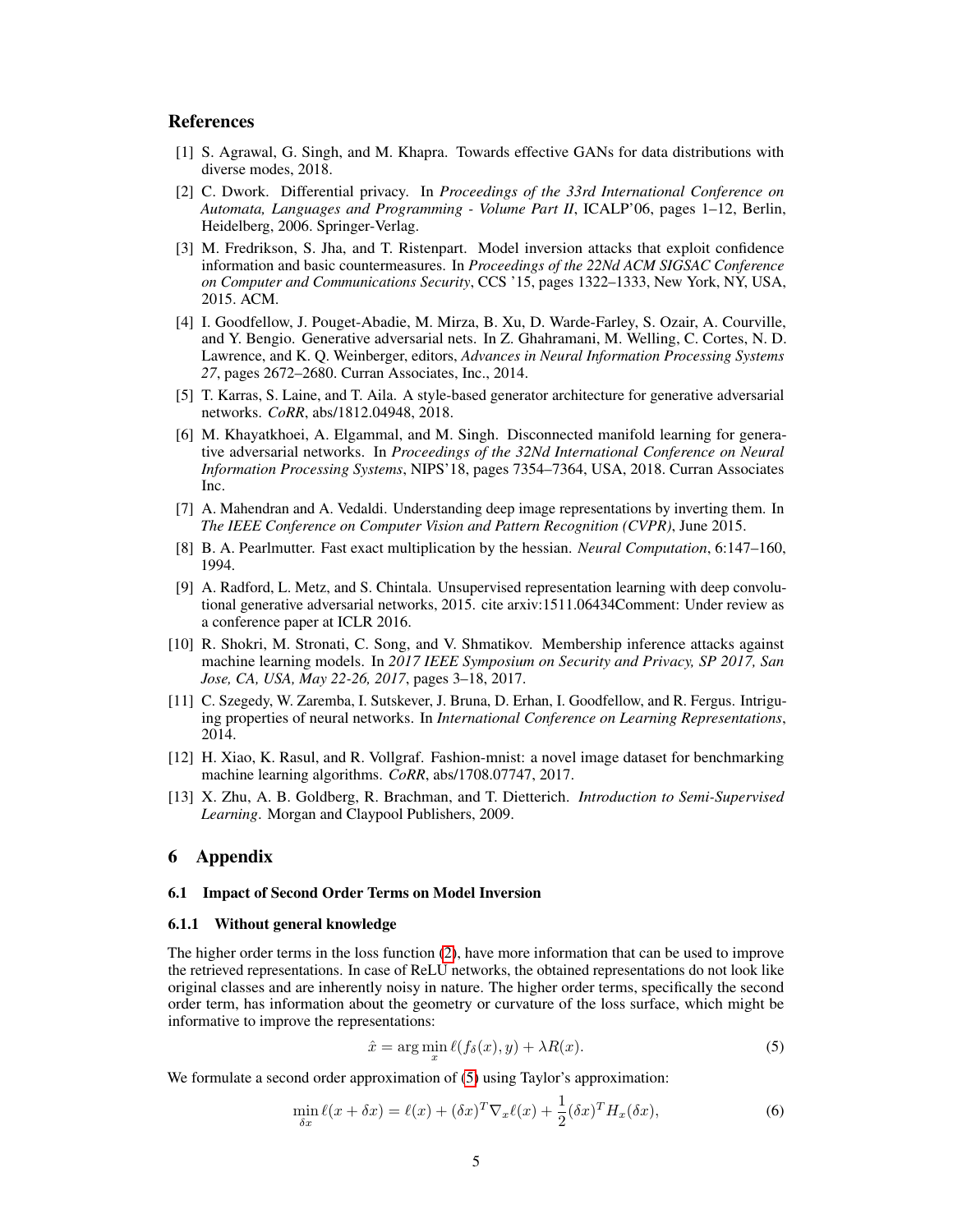

Figure 4: High Order Loss approximations for retrieving class "5": (Left) high order loss approximation for Deep Sigmoid Networks; (Right) first order loss function.

where  $x + \delta x$  is a stationary point for  $\ell(x + \delta x)$ :

$$
\nabla_{\delta x}(\ell(x + \delta x)) = 0 \tag{7}
$$

$$
\delta x = -H_x^{-1} \nabla_x \ell(x) \tag{8}
$$

<span id="page-5-0"></span>Although the computation of the Hessian will be expensive for [\(8\)](#page-5-0), it can be solved efficiently using a conjugate gradients which uses a Hessian-Vector formulation. HVP can be efficiently solved using the Pearlmutter's formula [\[8\]](#page-4-12). However, based on our experiments, the second order term did not help in improving the representations, as shown in Figure 4.

### 6.2 Lipschitzness of the Generator of the GAN

In this section, we describe the connected manifold space of the GAN and show how the connected structure helps in transition from one image to another. Our analysis is similar to [\[1\]](#page-4-13), where we assume that the the generator is bounded. If the generator  $(G)$  is Lipschitz, we can show that there is unused space in the latent space which corresponds to images outside of the true manifold. If the generator is  $\beta$ -Lipschitz, for any two points in the range of the generator and belonging to two different and distinct manifolds, we have

<span id="page-5-1"></span>
$$
||G(z_1) - G(z_2)|| \le \beta ||z_1 - z_2||. \tag{9}
$$

Essentially, [\(9\)](#page-5-1) describes how fast the transition can take place from one manifold to another. We denote the two manifolds as P and Q and the true probability distribution as  $P_x$ . For any two points  $p \in P$  and  $q \in Q$ , The minimum distance between two points in manifolds P and Q will be

$$
\gamma = \min_{p \in P, q \in Q} ||p - q||. \tag{10}
$$

Replacing [\(10\)](#page-5-2) in [\(9\)](#page-5-1), we obtain the following inequality:

<span id="page-5-2"></span>
$$
||z_1 - z_2|| \ge \frac{\gamma}{\beta} \tag{11}
$$

This inequality shows that there will be a certain amount of unused space when we are transitioning from one manifold to another. This space could be thought of as a tunnel between different manifolds. These transitioning tunnels help to recover images in the training set, by searching in the latent space. Otherwise, if the latent space is disconnected, then optimizing [\(3\)](#page-1-1) would not result in the representative images, as there would be no possible transition from one manifold to another in the latent space.

#### 6.3 Fashion MNIST

Fashion MNIST dataset [\[12\]](#page-4-7) comprises of 10 classes of different type of clothing, footwear, etc. We trained our target deep network with a subset of the classes(5 out of 10) and then performed a search in the latent space of the GAN which has been trained on all the classes. Figure 5 shows the results for model inversion without any assumption of background knowledge. Without prior knowledge, the retrieved samples are extremely noisy and are unrecognizable to the human eye. However, these noisy images produce a high-confidence score for the target class. Figure 3 and Figure 6 show the retrieval of representative training samples with background knowledge about the system.